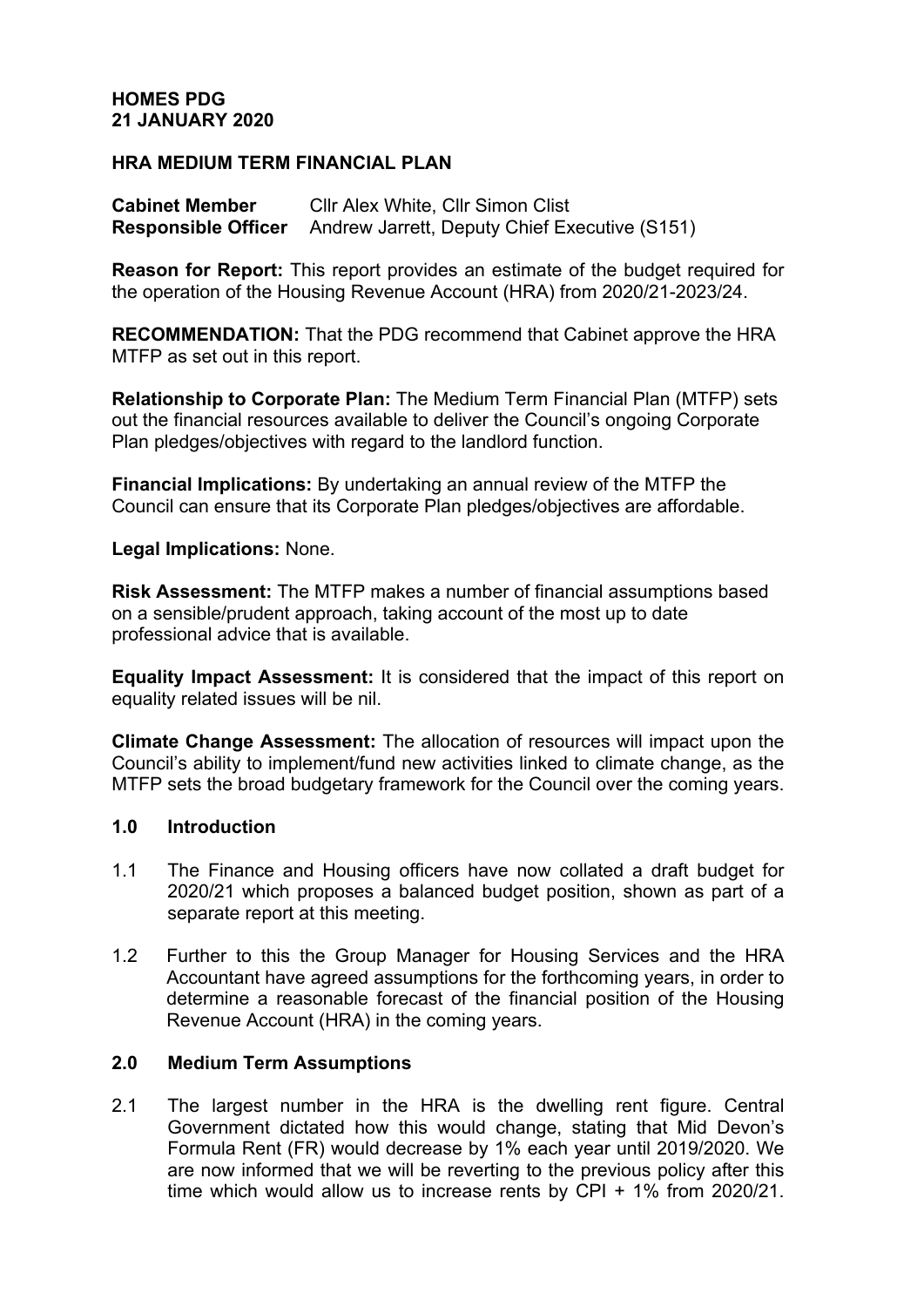Please note that FR is the amount of rent that properties on social rent are to be charged, according to Central Government.

- 2.2 Other areas of income, such as garage rents, shop rents and service charges, tend to see price rises that are small incremental changes or not at all. Proposed changes (detailed in the HRA budget report) for 2020/21 have been included but no assumptions beyond 20/21.
- 2.3 The operational costs of supplies & services and transport are expected to rise by 2-3% per year. The transport budget has been adjusted to implement the new fleet contract.
- 2.4 Since the annual debt repayments are now a known quantity, we are able to predict these in the medium term and beyond with some certainty. The only expected increases here are where further debt is taken on to fund large scale projects.
- 2.5 Recharges between the General Fund and HRA have been finalised and the forecast inflation of 3% remains consistent with the General Fund future projections.

#### **HRA Reserve**

- 2.6 It is anticipated that the HRA reserve balance will stand at £2m at the beginning of 2020/21. There is no plan to utilise the reserve to fund revenue expenditure and so the balance should remain at this level throughout the period up to the end of 2023/24.
- 2.7 In an effort to address the needs identified in the Housing thirty year asset management plan, an amount is to be invested in an earmarked reserve for the long term maintenance of the properties (the Housing Maintenance Fund or HMF). This fund will be used to cover the shortfall in future years, when the demand is greater than tenant rents can meet.

# **3.0 Future Issues**

- 3.1 The HRA Budget report 2020/21, also presented at this meeting, outlines various items of note including:
	- Universal Credit-the ongoing impact
	- Rent Policy following the decreases until 2019/20, a return to incremental increases
	- RTB impact and servicing the 25yr HRA mortgage
	- Maintaining our stock levels
	- Forecasting the break-even timeline in terms of managing our known costs against a declining housing stock
- 3.2 Clearly, these are significant challenges facing the HRA. Once more detailed information becomes available, individual reports will be produced